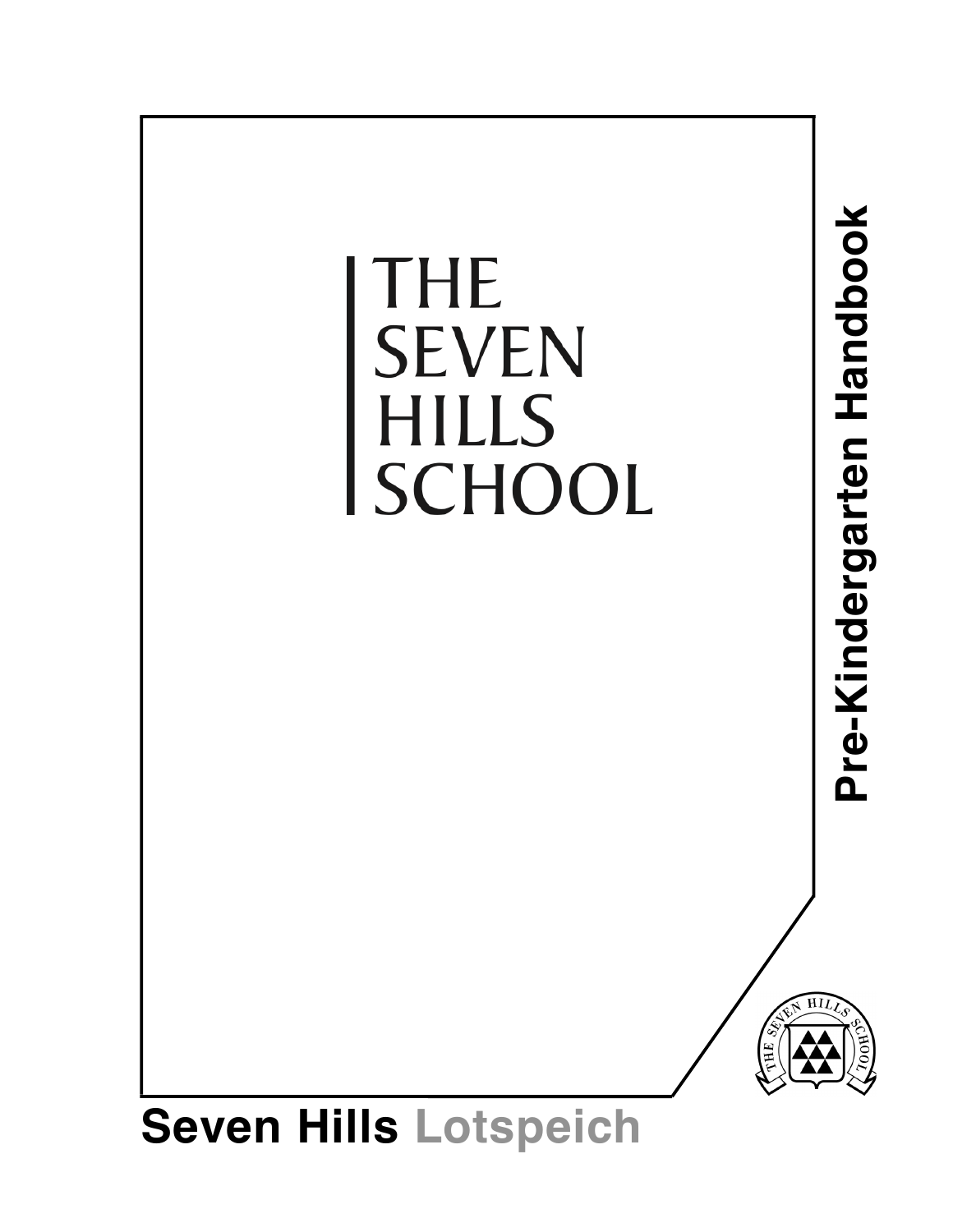# **Table of Contents**

| The Ohio Department of Education Pre-Kindergarten Discipline Code 6 |  |
|---------------------------------------------------------------------|--|
|                                                                     |  |
|                                                                     |  |
|                                                                     |  |
|                                                                     |  |
|                                                                     |  |
|                                                                     |  |
|                                                                     |  |
|                                                                     |  |
|                                                                     |  |
|                                                                     |  |
|                                                                     |  |
|                                                                     |  |
|                                                                     |  |
|                                                                     |  |
|                                                                     |  |
|                                                                     |  |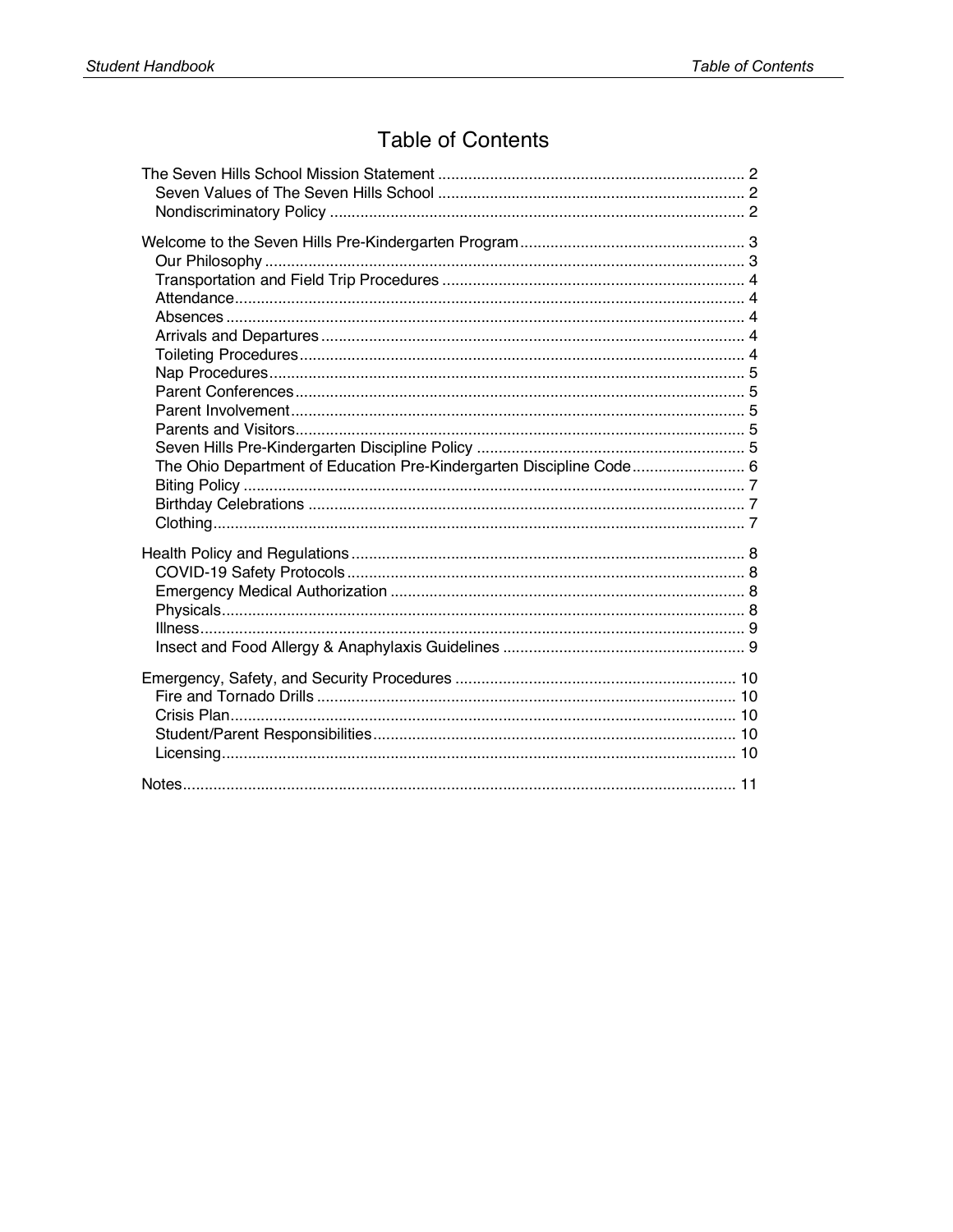# **The Seven Hills School Mission Statement**

Seven Hills engages hearts and minds, challenging students to develop their unique capacities and preparing each for a meaningful role in a rapidly changing world.

## **Seven Values of The Seven Hills School**

These are the values which we at Seven Hills strive to instill in our students:

- ✤ striving for excellence
- ✤ respect for others and appreciation of diversity
- ✤ kindness, caring and compassion
- ✤ honesty and integrity
- ✤ fairness and justice
- ✤ personal responsibility and accountability
- ✤ commitment to community

### **Nondiscriminatory Policy**

The Seven Hills School recruits and admits qualified students of any race, color, national or ethnic origin, religion, gender, disability, or sexual orientation to all rights, privileges, programs and activities of the school. The school will not discriminate on the basis of race, color, national or ethnic origin, religion, gender, disability, or sexual orientation in administration of its educational policies, scholarships, loans, tuition remission, fee waivers, educational programs, athletics, or extracurricular activities. The school is not intended to be an alternative to court or administrative agency ordered, or public school district initiated, desegregation. The school will not discriminate on the basis of race, color, national or ethnic origin, religion, age, gender, disability, or sexual orientation in the hiring of its certified or noncertified personnel. For more information, please call (513) 728-2400.

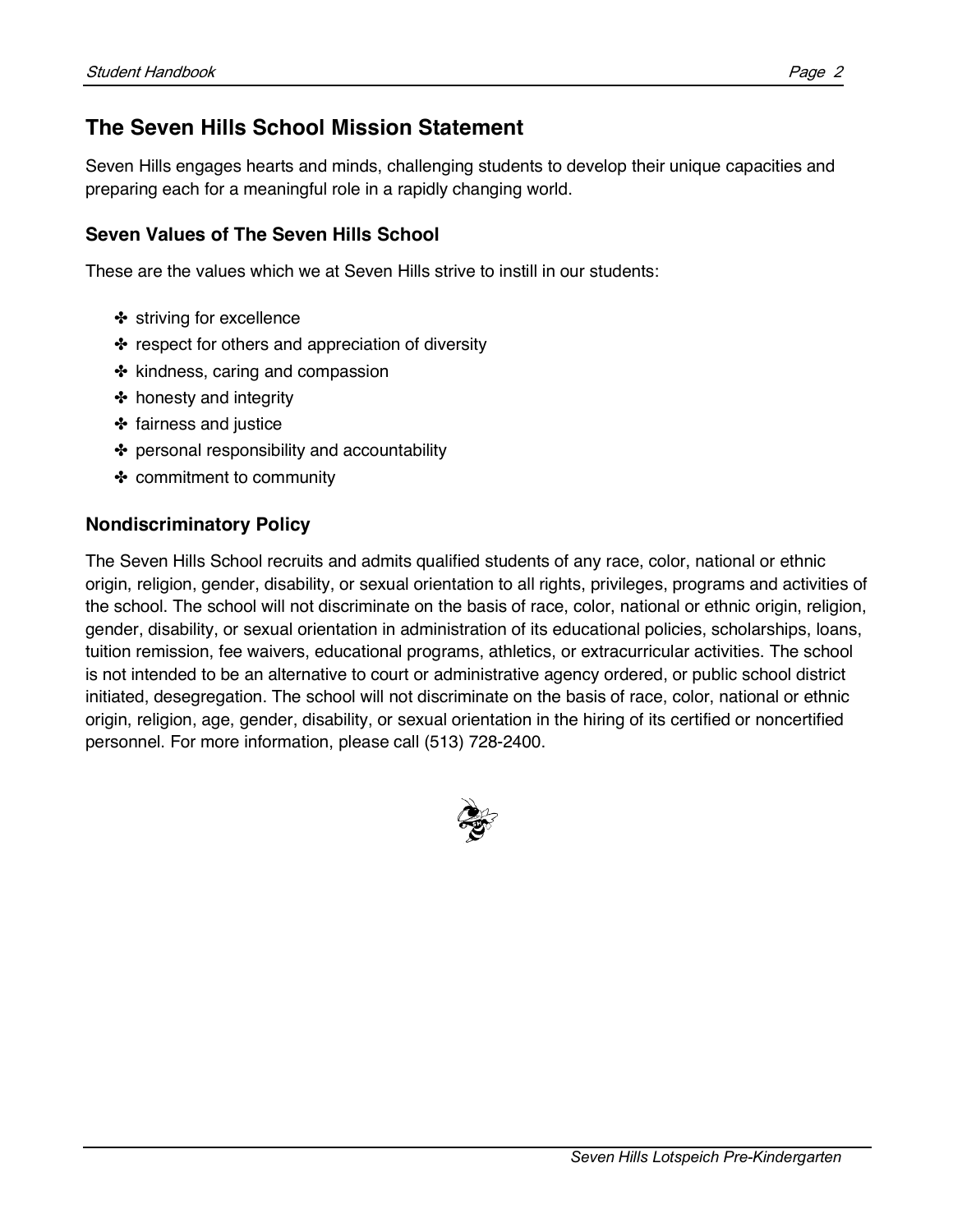# **Welcome to the Seven Hills Pre-Kindergarten Program**

Welcome to the Seven Hills Pre-Kindergarten Program. Our purpose is to provide the highest quality pre-kindergarten education in a secure, nurturing, and stimulating environment. We believe that you, the child's parents, are a most important link in the educational chain and that together we can make your child's experience an excellent and enjoyable one. A sincere welcome is extended to all our parents.

## **Our Philosophy**

We believe that when children learn in an atmosphere of acceptance and respect, they grow to trust their own talents and abilities and, ultimately, in themselves.

The Seven Hills Pre-Kindergarten Program is committed to the social, emotional, cognitive, and physical development of each individual child. Recognized early childhood education best practices, as well as current research, provide the theoretical framework around which our program is built. We provide a safe, supportive, creative, nurturing environment that fosters children's learning. We strive to make each child's entry into the school world a successful, stimulating and above all a positive experience. As we work toward the goal to instill a passion and positive attitude toward learning and school, we encourage the children to become divergent thinkers.

Through a carefully planned environment and curriculum, we promote active learning, social interaction, and autonomy. Materials are selected to facilitate children's construction of knowledge. Learning is also supported through naturally occurring play that encourages exploration and experimentation. Children are active participants in an environment that encourages critical thinking and involvement.

Learning centers for writing, literature, math, construction, science, sensory development, art, dramatic play, large and small motor development, and social studies provide the vehicle for exploration of the child's interest. Children participate in activities that encourage them to explore, experiment, problemsolve, and share ideas with one another.

We prepare materials and our environment to challenge each child's spirit of discovery and wonder. A balanced program of child-centered and teacher-directed activities provides children the opportunity to enjoy the freedom and responsibility of choice. Through play, they explore a loving environment and are given the gift of time to experiment, discover, and think.

The Seven Hills Pre-Kindergarten Program is dedicated to serving the needs of the whole child with an education marked by academic excellence, outstanding teachers, personal attention and participation.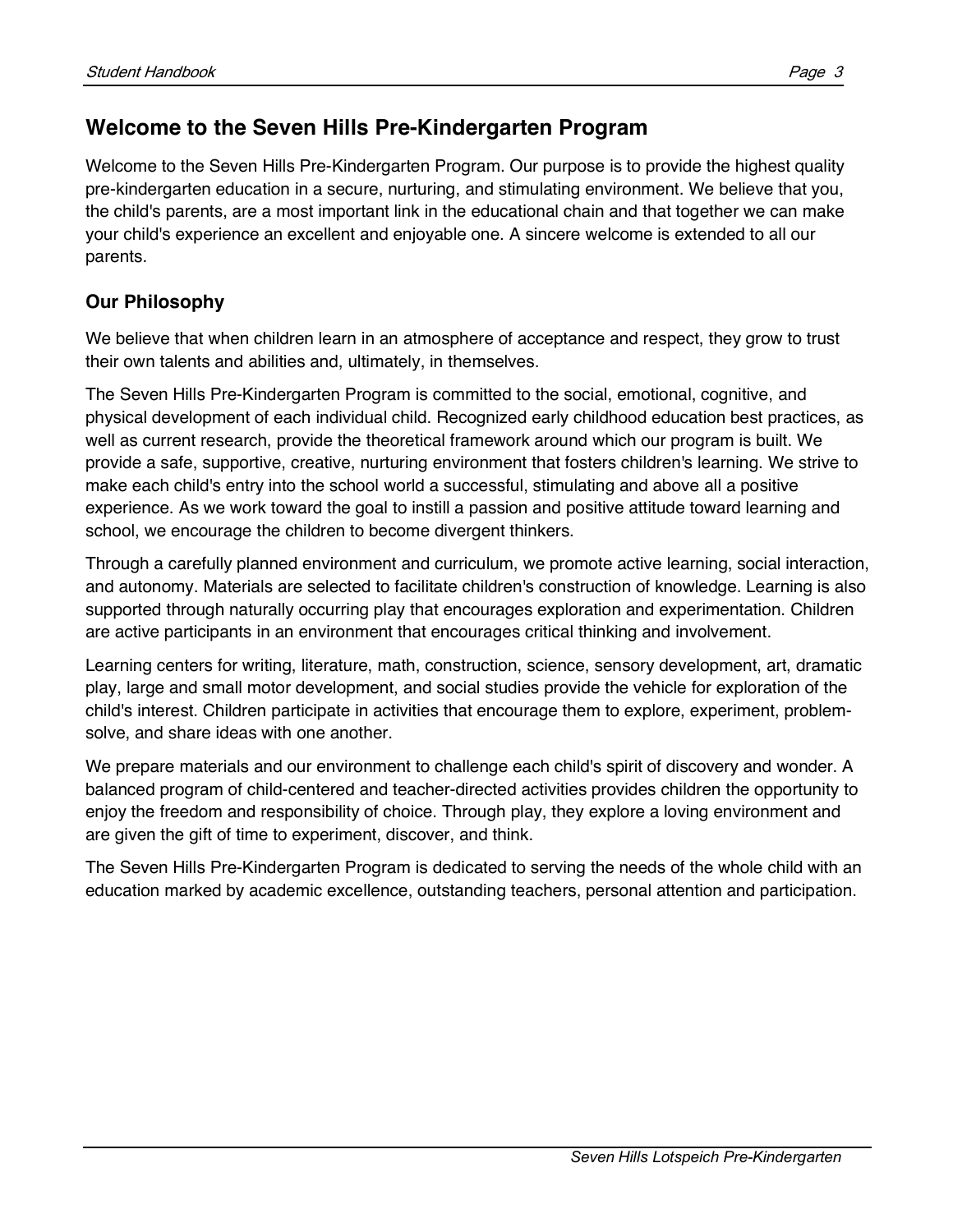## **Transportation and Field Trip Procedures**

Transportation to and from school is not provided for pre-kindergarten children. At the parent's request and the permission of the Head of Lotspeich, pre-kindergarten children at the age of 5 may ride The Seven Hills School shuttle between campuses in the morning before school and in the afternoon after dismissal.

A Field Trip/Family Outing may be scheduled during the fall and/or spring during the regular school day for the children. Parents accompany their child and provide transportation.

### **Attendance**

The classroom teacher records attendance each day and the data is kept in the school office. Parents are asked to call the office at 728-2360 before 9:00 AM to report an absence. If an absence is not reported by then, office personnel will call to check with the family on the child's status before 11:30 AM.

### **Absences**

Please notify the office and they will notify the teachers if your child will not be attending school for any reason. All illnesses and communicable disease (such as lice, chicken pox, strep throat, scarlet fever, etc.) must be reported to school immediately. Parents will be notified of a communicable disease that occurs in your child's class. A standard form will be posted or sent home with each child notifying parents that their child has been exposed to a communicable disease and what symptoms to watch for. A communicable disease chart is posted in the school office and each of the pre-kindergarten classrooms. A child may return to the classroom when he/she is free of the disease. Any case of head lice must be checked by the school nurse or trained staff before re-admittance.

### **Arrivals and Departures**

Our school day begins at 8:30 AM. Early Care for pre-kindergarten and kindergarten is available from 7:30-8:00 AM on the mornings when school is in session and takes place in the Nellie Leaman Taft Early Childhood Center. If your child arrives between 8:00 AM and 8:30 AM, they should be brought to their classroom. Pre-kindergarten dismissal times are as follows: 11:30 AM, 1:00 PM, 3:15 PM. To ensure your child's safety and in order to have an organized dismissal, we ask that you inform your teacher, in writing, if there is a change in your child's usual transportation arrangements.

Children staying after 11:30 AM will eat lunch in the Nellie Leaman Taft Early Childhood Center and enjoy an afternoon designed to provide an extension of activities from the morning as well as quiet time and active play. Children staying past 3:15 PM may stay on a regular or flexible basis, as space permits, by signing-up in advance via My 7hills where After the Bell (ATB) information, including general after school care, is provided. Other ATB information about enrichment and music lessons will be sent home in the Weekly Blast.

## **Toileting Procedures**

All pre-kindergarten\* and kindergarten children are expected to be fully toilet trained. A series of frequently occurring accidents may result in asking for your child to remain at home until fully toilet trained.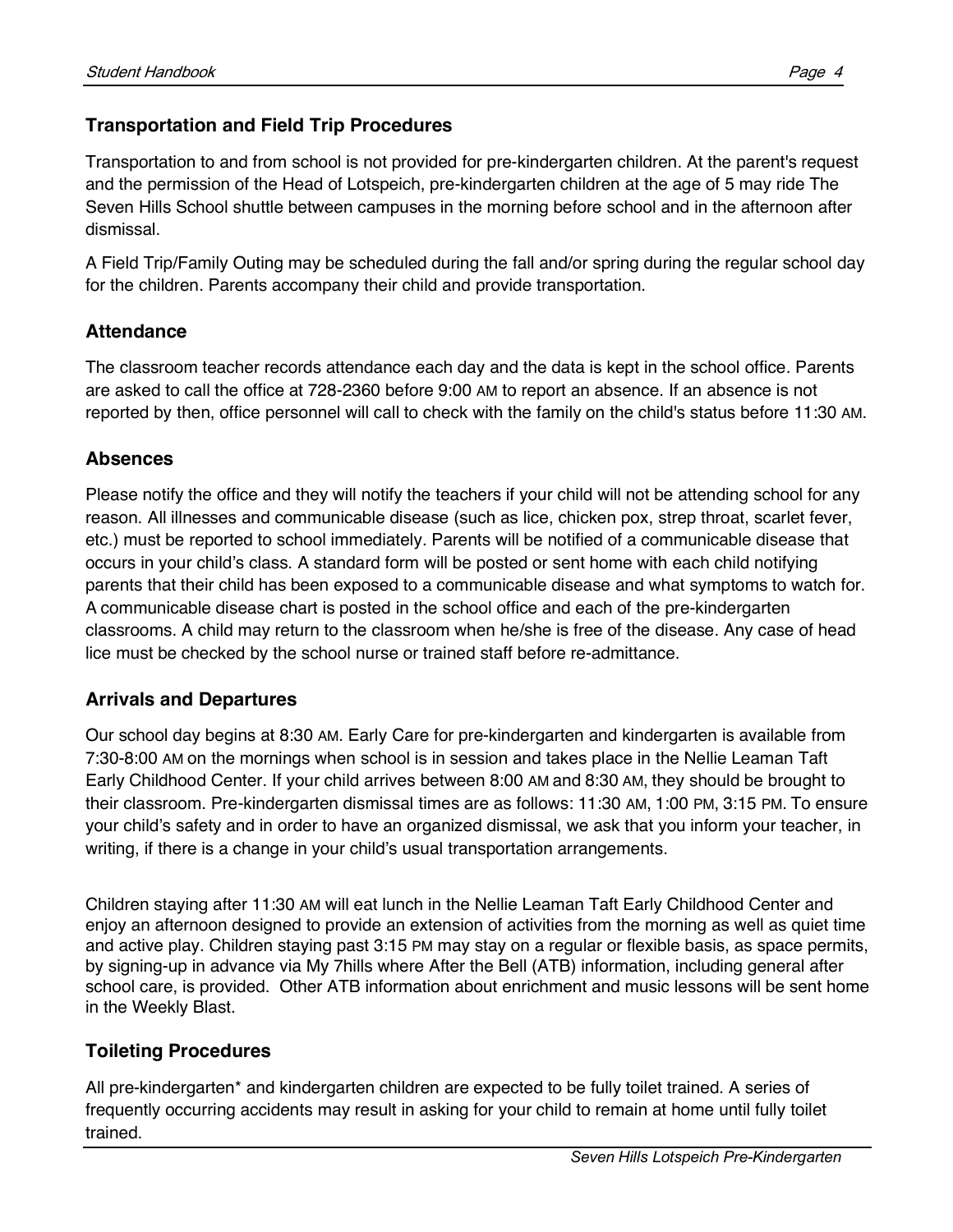\*Toileting Procedures for PK-2 Children: Children in PK-2 are not required to be toilet trained when the school year begins. Please make sure to keep a sufficient supply of pull-ups and wipes in your child's classroom as long as they are needed. Please keep the teacher informed of your child's toilet training progress so we can work together to help your child make this transition successfully.

### **Nap Procedures**

Children staying for our full-day program will participate in a rest/nap time. We recognize that each child has individual sleep and activity levels. After lunch and outdoor play, children will rest on cots in a quiet setting with dimmed lights, stories and peaceful music. Each child is expected to rest quietly on his/her cot for a short period. Children who do not fall asleep during the short rest period or children who sleep and then wake before others will participate in quiet activities as well as small group activities. Children who do fall asleep during naptime will be gradually awakened after approximately one hour of sleep<sup>\*</sup>.

\*Children in PK-2 may nap longer, depending on their needs.

### **Parent Conferences**

Scheduled conference days are twice within the school year. A written progress report will be provided in November and another will be mailed home in June.

In addition, you or your child's teacher may request a conference at any time during the school year. We always encourage maintaining an open line of communication throughout the year.

### **Parent Involvement**

We welcome families to become involved in their children's pre-kindergarten experience as much as possible. There are many ways to become involved: sharing your talents such as music, crafts, and gardening, just to name a few. With your creativity, the possibilities of involvement are endless.

### **Parents and Visitors**

Parents are always welcome to drop in and spend time in your child's room. Parents wishing to share a special activity in the classroom may schedule an appropriate time with the teacher. Visitors are welcome in the pre-kindergarten any time after the first month of school. All visitors must sign-in at the Office and receive an identification badge to wear while in the school buildings. The badge should be returned to the Office before leaving campus.

## **Seven Hills Pre-Kindergarten Discipline Policy**

Our goal for discipline is to empower each child to make wise choices and develop socially acceptable behavior. It is an interactive process between teacher, child and parents. We allow children choices while setting realistic limits for their safety and growth. The underlying principle is that there should be reasonable, well established rules that children can understand. Along with this principle, a supportive and caring community of teachers and parents are added. This provides a secure environment in which our children can grow toward this goal.

Children are expected to behave in an acceptable manner, and are encouraged to be kind and respectful at all times. Throughout the day, teachers give verbal acknowledgement of appropriate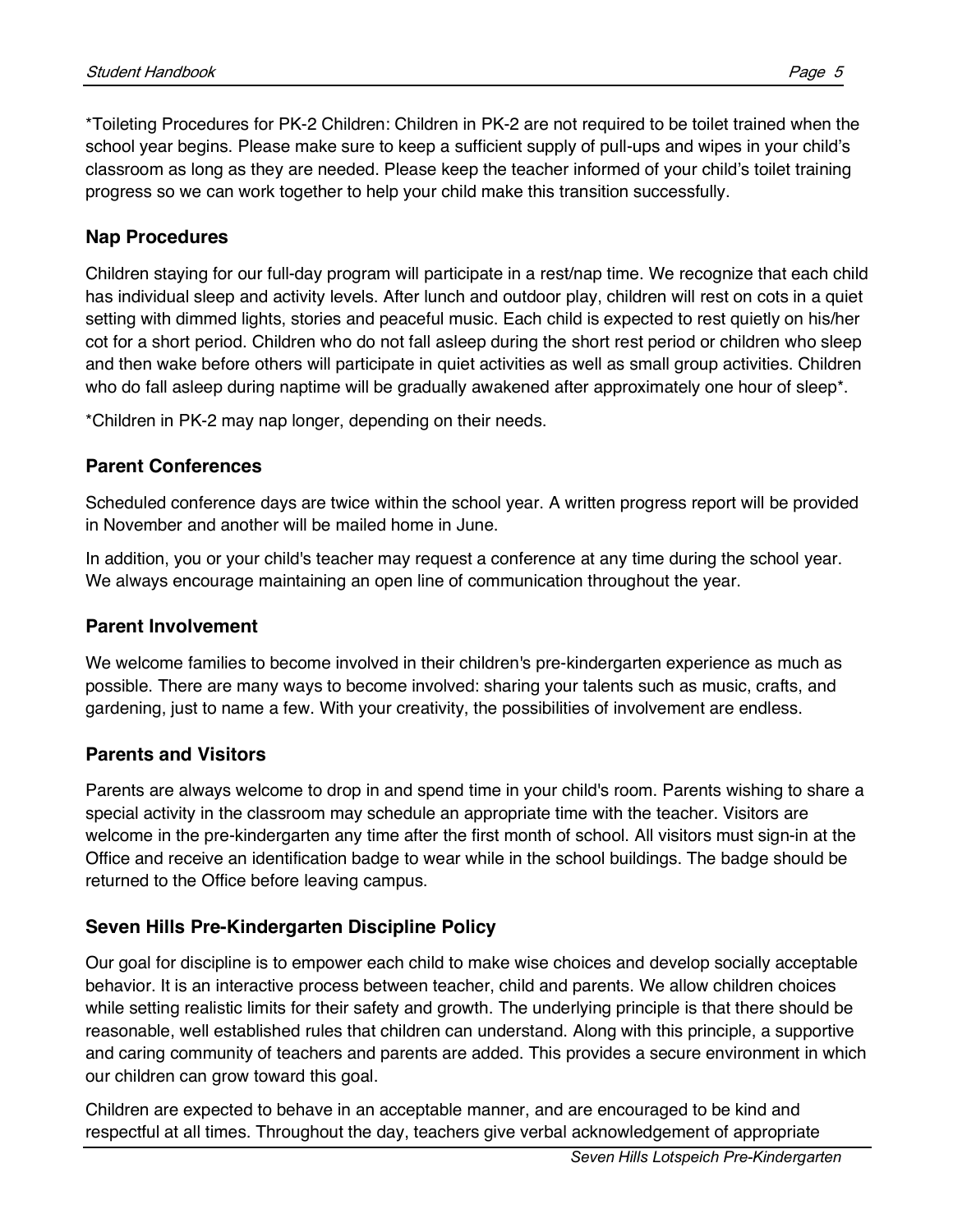behavior and use other means of positive reinforcement as a way to encourage children's positive conduct.

Teachers recognize children are just beginning to work toward the goal of self-discipline, and sometimes mistakes are made. Limits and controls vary for individual children as well as for a group. No child will be disciplined for failure to eat, sleep or for toileting accidents. Teachers handle children's discipline as a learning process and proceed to teach conflict resolution skills with patience, fairness, and understanding. The teacher's role is to be supportive and to intervene when necessary. Prevention and redirection, as well as positive reinforcement, are methods used to change undesirable behaviors. Children are encouraged to be actively involved in the problem-solving process in order for them to build the inner-monitoring systems of self-control. When a child needs assistance in solving conflicts, teachers act as facilitators. By modeling appropriate behaviors and language choices, the teachers demonstrate for the children a positive means of communicating with one another. If inappropriate behaviors continue to occur, a child may be separated from the situation so the teacher can talk to the child to help him/her resolve the conflict in a positive way.

If a child is having recurrent behavioral issues, teachers will work closely with the child, the parents, the school counselor, the Director of Early Childhood, and the Head of Lotspeich to resolve these issues in a positive, nurturing way.

# **The Ohio Department of Education Pre-Kindergarten Discipline Code**

The Seven Hills School strictly adheres to the discipline guidelines set forth by the Ohio Childcare Licensing Code. That Code requires us to publish all the restrictions regarding discipline.

The Ohio Department of Education Pre-Kindergarten Discipline code restricts the following:

- 1. There shall be no cruel, harsh, CORPORAL PUNISHMENT OR ANY unusual punishments such as, but not limited to, punching, shaking, SPANKING or biting.
- 2. No discipline shall be delegated to any other child.
- 3. No physical restraints shall be used to confine a child by any means other than holding a child for a short period of time, such as in protective hug, so the child may regain control.
- 4. No child shall be placed in a locked room or confined in an enclosed area such as a closet, a box, or similar cubicle.
- 5. No child shall be subjected to profane language, threats, and derogatory remarks about himself or his family, or other verbal abuse.
- 6. Discipline shall not be imposed on a child for failure to eat, failure to sleep, or for toileting accidents.
- 7. Techniques of discipline shall not humiliate, shame, or frighten a child.
- 8. Discipline shall not include withholding food, rest, or toilet use, and food will not be used as a reward for behavior.
- 9. Separation, when used as discipline, shall be brief in duration and appropriate to the child's age and development ability, and the child shall be within sight and hearing of a preschool staff member in a safe, lighted, well-ventilated space.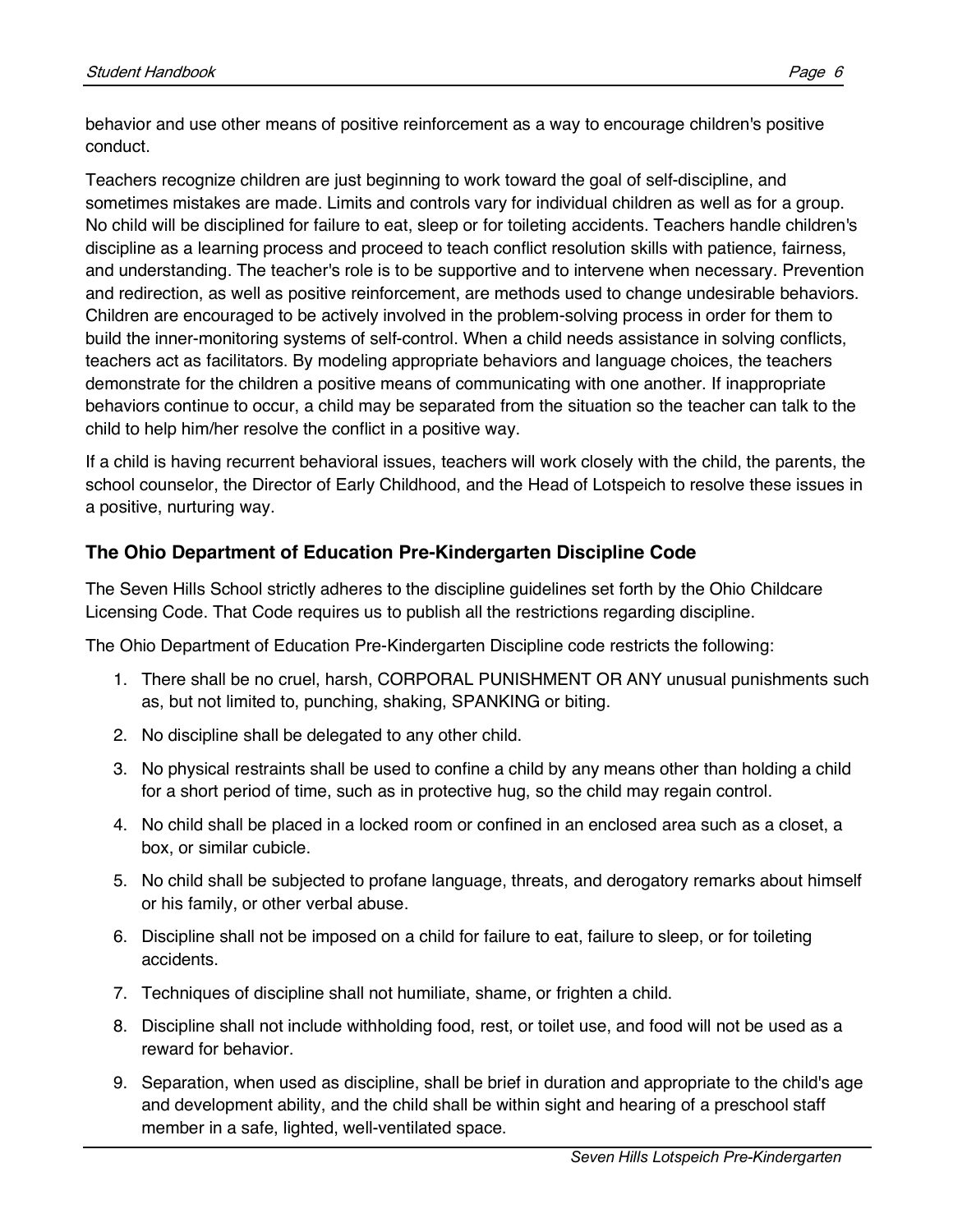10. The Center shall not abuse or neglect children and shall protect children from abuse and neglect while in attendance in the preschool program.

# **Biting Policy**

While we constantly strive to promote positive social interactions in pre-kindergarten, we expect that biting may still occur in a two-year-old class for a variety of reasons. We recognize how upsetting this is for children who are bitten and for their families, and we will make every effort to help end this behavior as soon as it appears.

When faced with a biting incident, the teachers will take the following steps:

- 1. Provide immediate care and attention to the child who was bitten. If the skin is broken, we will ask the school nurse to examine the child and we will call his/her parents.
- 2. Redirect the child who bit to more positive behaviors and clearly explain that biting is not an acceptable choice.
- 3. Notify both children's parents or caregivers.

Please note that we will keep the name of the child who bit confidential when communicating with other families. If biting becomes a recurring issue, we will meet with the child's parents to try and determine reasons for the biting and to develop strategies we can implement at home and at school to eradicate the behavior.

Our goal is to make sure all students feel safe and welcome at school, and we appreciate your support in helping us achieve this goal.

# **Birthday Celebrations**

Birthdays will be celebrated in the classroom without special treats. No parent provided gift bags or treats, please.

# **Clothing**

Pre-kindergarten experiences require many hands-on activities. While these are very meaningful to the children, they may also become very messy. We ask that you please have your children wear clothes to school in which they are able to explore, play and get dirty. Also, please make these clothes easy to get into and out of for toileting purposes. You will also be asked to provide an extra set of clothes that are seasonally appropriate in case any changes need to be made during the school day. All the children's clothing should be marked with their name in permanent marker. Finally, we go outside frequently so please make sure your child is dressed for the weather. Winter clothing should include boots, snowpants, mittens and hats. Spring weather may still require boots or mud shoes, as the playground may be muddy. Hooded raincoats are appropriate for rain; umbrellas are not permitted due to safety reasons.

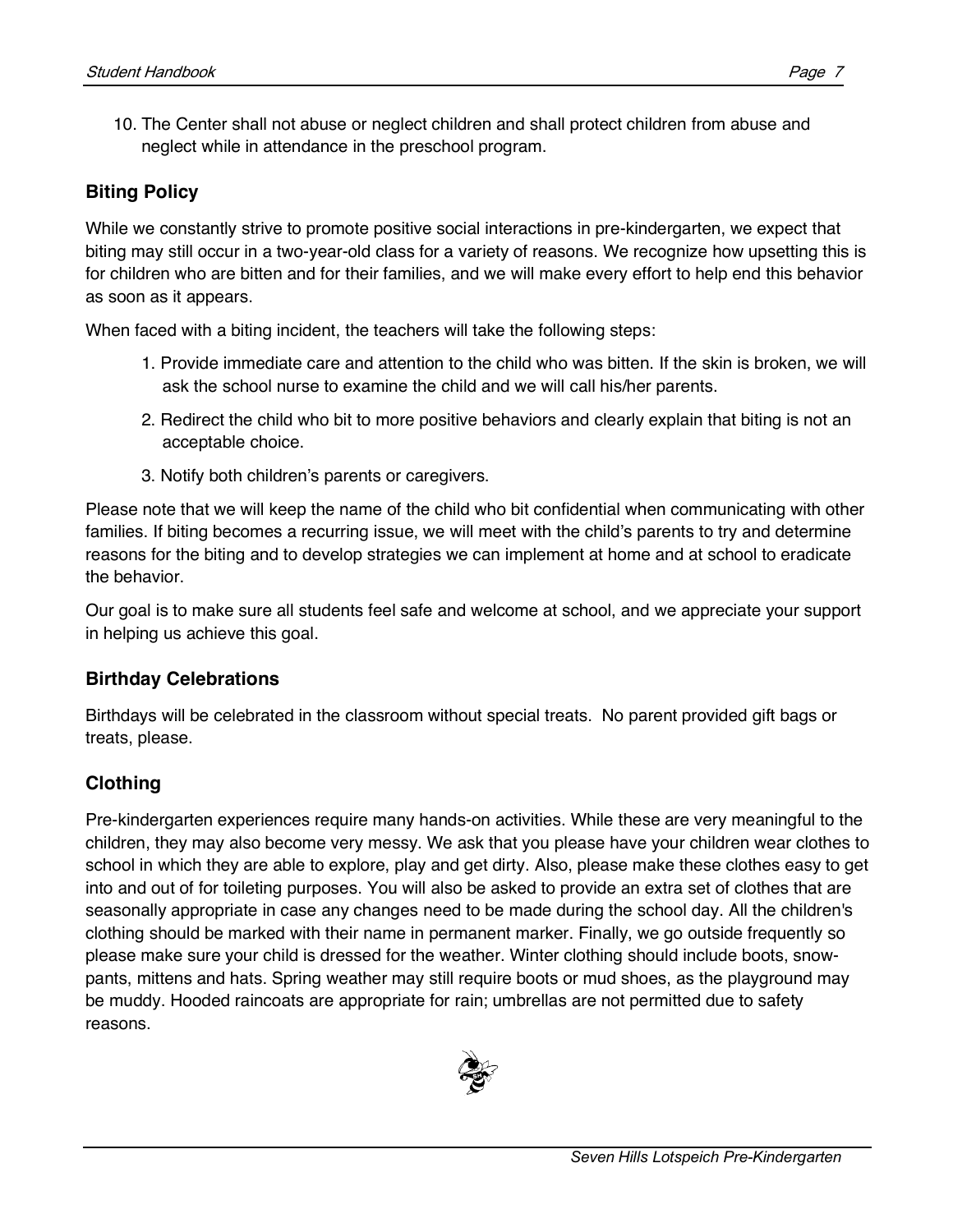# **Health Policy and Regulations**

### **COVID-19 Safety Protocols**

Please see the COVIC-19 Protocols section in the Family Handbook.

### **Emergency Medical Authorization**

The Emergency Medical Authorization must be signed annually by a parent and be on file in the nurse's office by the first day of school. It does not require a physician's signature. This form gives the school staff the parent(s) work number(s) as well as emergency contacts in the event of an injury or illness. If the student is receiving routine medications it is important that they be noted on this form. In the event of an emergency, it will accompany the student to the hospital for treatment. In emergency situations, if the parents cannot be reached, the school nurse or other school personnel will call the student's physician and/or have the student transported to an emergency room if necessary.

### **Physicals**

Each student must have a medical record on file in the nurse's office by the first day of school. All new students must have their immunization record on file within two weeks after the start of school and their medical record completed by a physician within 60 days prior to the first day of school. This medical record must be annually updated by a physician for students in pre-kindergarten. Every student must have a current list of immunizations, meeting state requirements, on file in the nurse's office.

### Tuberculosis Screening Protocol for Students:

The following protocol is based on the recommendations from the Hamilton County Public Health TB Control Clinic and the CDC.

The Seven Hills School requires a current negative TB test on file if students and employees meet the following criteria:

- Born in any country other than the United States, Canada, Australia, New Zealand, and those in Northern Europe or Western Europe
- Traveled outside the USA and stayed for more than 30 days in a country with high TB rate - Any country other than Canada, Australia, New Zealand, and those in Northern Europe or Western Europe.
- A compromised immune system such as from the following conditions: HIV/AIDS, organ transplant, immunosuppressive medications (e.g. prednisone, infliximab or etanercept), leukemia or lymphoma
- Volunteered, worked, or resided in high-risk congregate settings (e.g. correctional facilities or homeless shelters)
- Close contact with or exposed to someone who has had TB disease

\*\* Any individual who meets the above criteria will need to contact the school nurse for further discussion.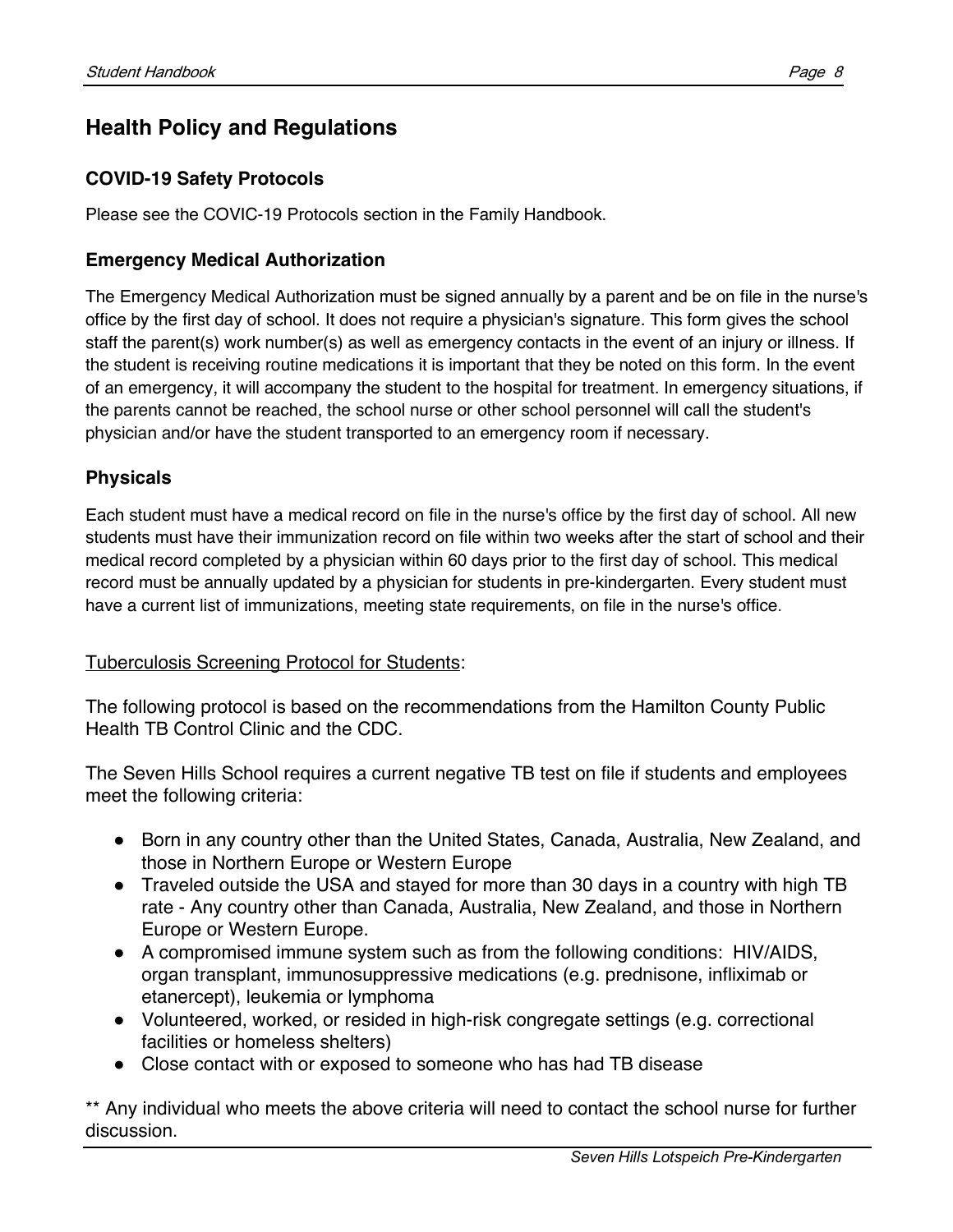Students/employees who meet the above criteria are required to be evaluated/assessed by a licensed medical provider. Documentation of the evaluation, assessment, and all TB tests performed by a licensed medical provider must be submitted to the school in order for the student/employee to attend.

During the school year, any student/employee who has traveled outside the USA and stayed for more than 30 days in a country with high TB rate, any country other than Canada, Australia, New Zealand, and those in Northern Europe or Western Europe, will need a negative TB test 8-10 weeks after their return to the United States. At the discretion of the school nurse, a student may be asked to seek an evaluation for TB by a licensed medical provider, regardless of TB test results.

High Burden TB Countries are as defined by the World Health Organization.

#### **Illness**

In the interest of other students and staff, parents should keep students home if they have any of the following: fever, vomiting, diarrhea, a rash of undetermined origin, or symptoms of a cold such as frequent coughing or nasal drainage that the student is unable to take care of him/herself. A student should be free from fever, vomiting and/or diarrhea, without the assistance of medication, for 24 hours before returning to school. Notify the school immediately if your child develops a communicable disease. If any restriction of activity is necessary upon returning to school after an illness, please send a note to the school office with the specific details. A student will be excused from physical activities upon receipt of a written note from home. Permanent or long term gym and/or recess excuses will require a physician's statement along with any pertinent information for monitoring the student"s activities.

### **Insect and Food Allergy & Anaphylaxis Guidelines**

Please see the Insect and Food Allergy & Anaphylaxis Guidelines section in the Family Handbook.

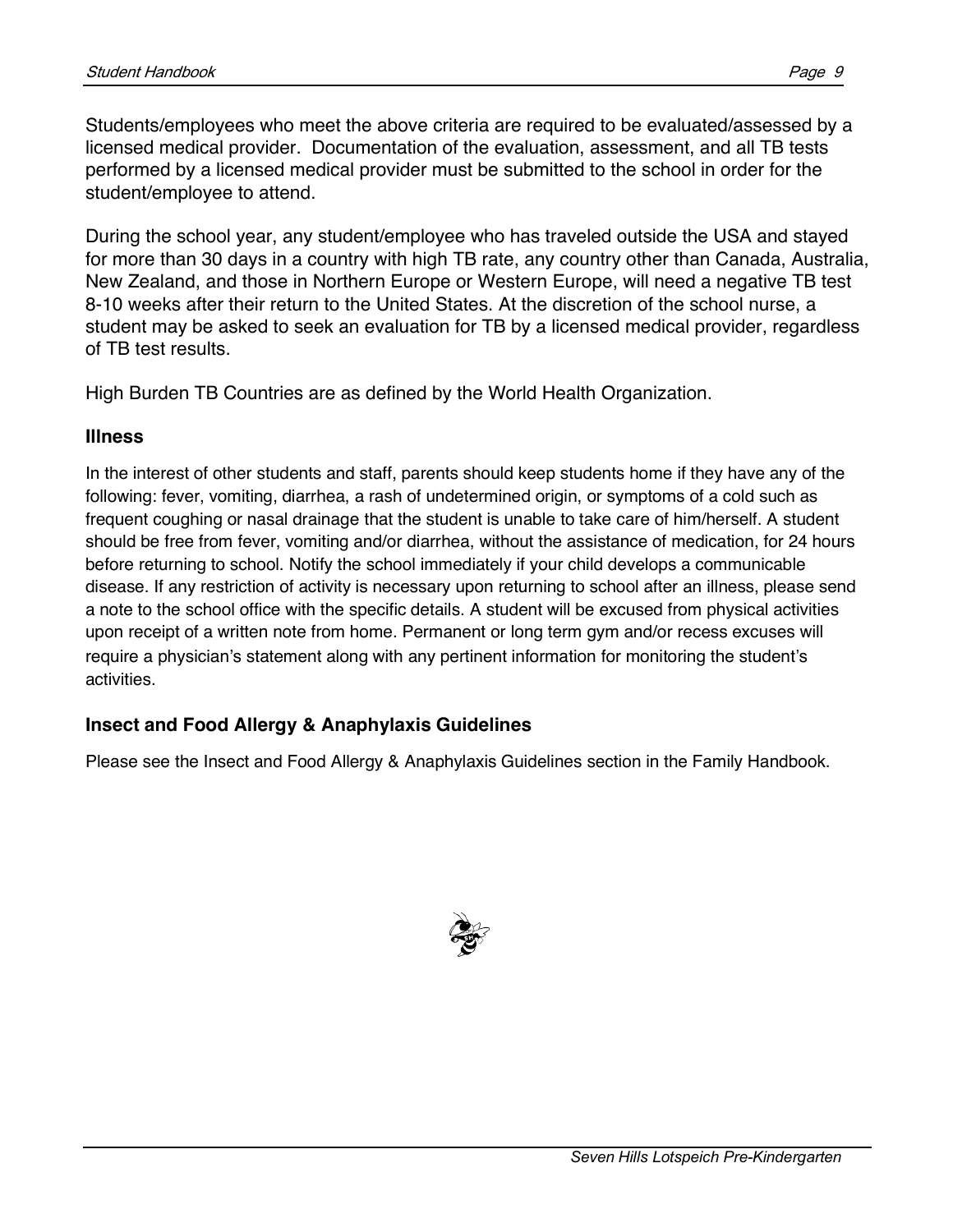# **Emergency, Safety, and Security Procedures**

## **Fire and Tornado Drills**

Monthly fire drills will be held during each school year. There will be directions posted in each area prior to school opening.

Tornado drills will also be held during the spring of each school year. Teachers shall escort their classes to the area specified for each building. During a tornado warning period, parents may pick up their children if they choose. However, no teacher may leave a group to help locate a specific child. Other than the parents, only adults designated on a students' emergency form may sign out a student to be picked up early.

Lockdown drills will be held during the spring and fall of each school year.

## **Crisis Plan**

TSHS has emergency procedures in place, reviews the plans yearly with the faculty, and provides the appropriate information and training. For reasons of security, the plan is not published.

### Student/Parent Responsibilities

- 1. The student should at all times show respect for the property of others.
- 2. Toys (including electronic games, iPads, or any other battery operated toys, trading cards, etc.) should not be brought to school. All toys stay at home.
- 3. Violent toys such as knives and guns are not permitted in the school.
- 4. Skateboards and scooters are not permitted at school.
- 5. Threats are taken seriously at Seven Hills. At the lower school level they are hurtful and often frightening. The school will consider them as such and act accordingly. At the middle and upper school level, when we determine that a serious threat has been made and can identify who made it, we will remove the student and the student's possessions from the class and will notify his/her parents. Based on the school's assessment, the student may be required to have an evaluation by educational, medical, and/or law enforcement professionals. Suspension or expulsion may result.
- 6. Please do not allow your child to bring large sums of money or items of great value.
- 7. Students and parents are not permitted to sell items for outside organizations to other students, (i.e. Girl Scout cookies, candy bars, raffle tickets, etc.)
- 8. Dogs are not permitted on campus.

### **Licensing**

Our preschool is licensed by The Ohio Department of Education, Early Childhood Division. A copy of the Rules for Preschool Programs is available in the office. Should any person suspect a violation of the Administrative code by the school, please phone the Ohio Department of Education at 614-466-0224.